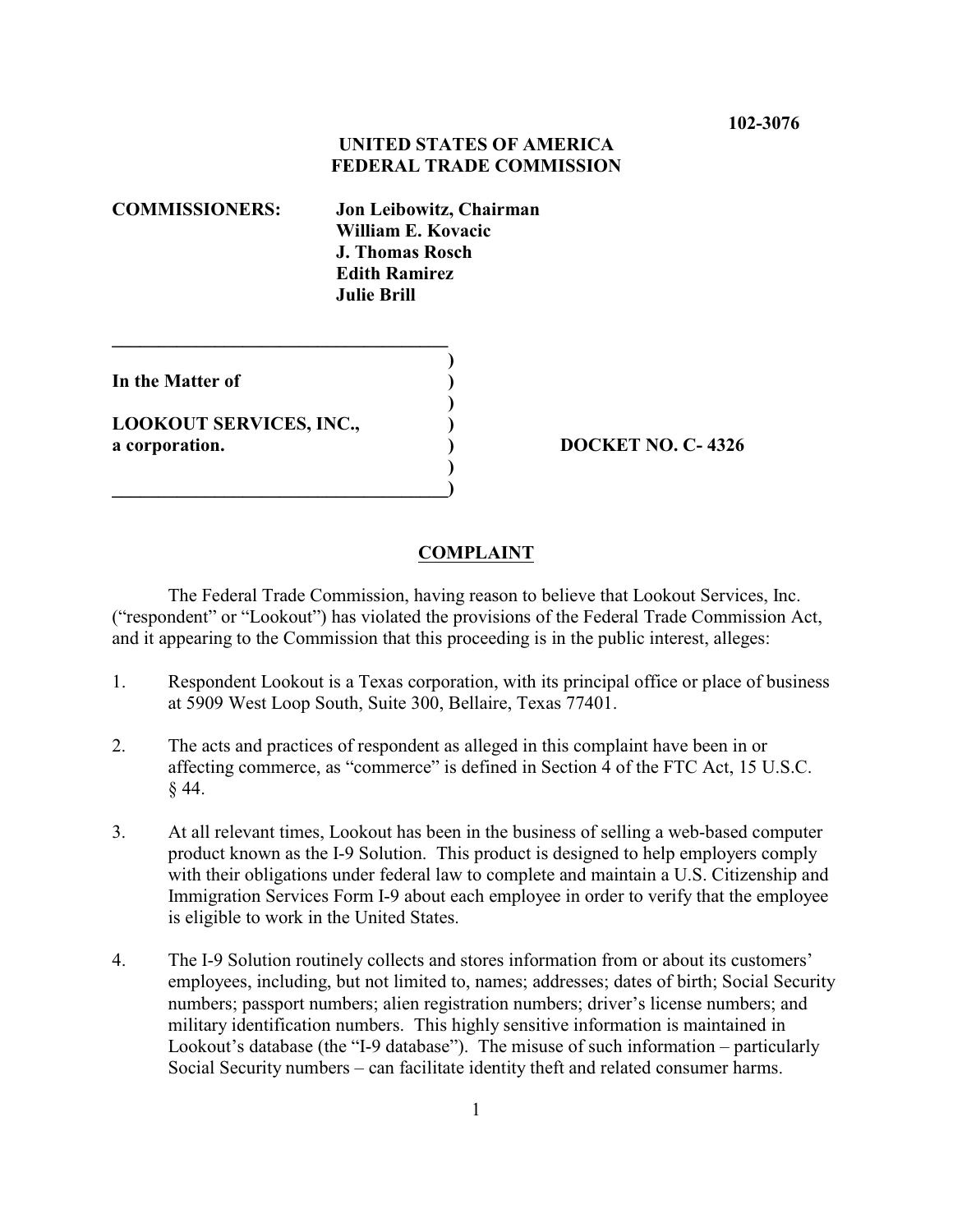5. Since at least April 2009, Lookout has disseminated or caused to be disseminated statements in its marketing materials, including, but not limited to, the following statement regarding the security of data it maintains:

> *Secure Your Data* Although the data is entered via the web, your data will be encoded and transmitted over secured lines to Lookout Services server. This FTP interface will protect your data from interception, as well as, keep the data secure from unauthorized access.

6. Since at least 2006, Lookout's website has made the following claim:

Perimeter Defense – Our servers are continuously monitoring attempted network attacks on a 24 x 7 basis, using sophisticated software tools.

- 7. Since at least 2006 and continuing through at least the Fall of 2009, respondent engaged in a number of practices that, taken together, failed to provide reasonable and appropriate security for personal information on Lookout's networks. Among other things, respondent:
	- a. failed to implement reasonable policies and procedures for the security of sensitive consumer information collected and maintained by Lookout;
	- b. failed to establish or enforce rules sufficient to make user credentials (i.e., user ID and password) hard to guess. For example, respondent did not require its customers or employees to use complex passwords to access the I-9 database. Accordingly, users could select the same word, including common dictionary words, as both the password and user ID, or a close variant of the user ID as the password;
	- c. failed to require periodic changes of user credentials, such as every 90 days, for customers and employees with access to sensitive personal information;
	- d. failed to suspend user credentials after a certain number of unsuccessful login attempts;
	- e. did not adequately assess and address the vulnerability of Lookout's web application to widely-known security flaws, such as "predictable resource location," which enables users to easily predict patterns and manipulate the uniform resource locators ("URLs") to gain access to secure web pages;
	- f. allowed users to bypass the authentication procedures on Lookout's website when they typed in a specific URL;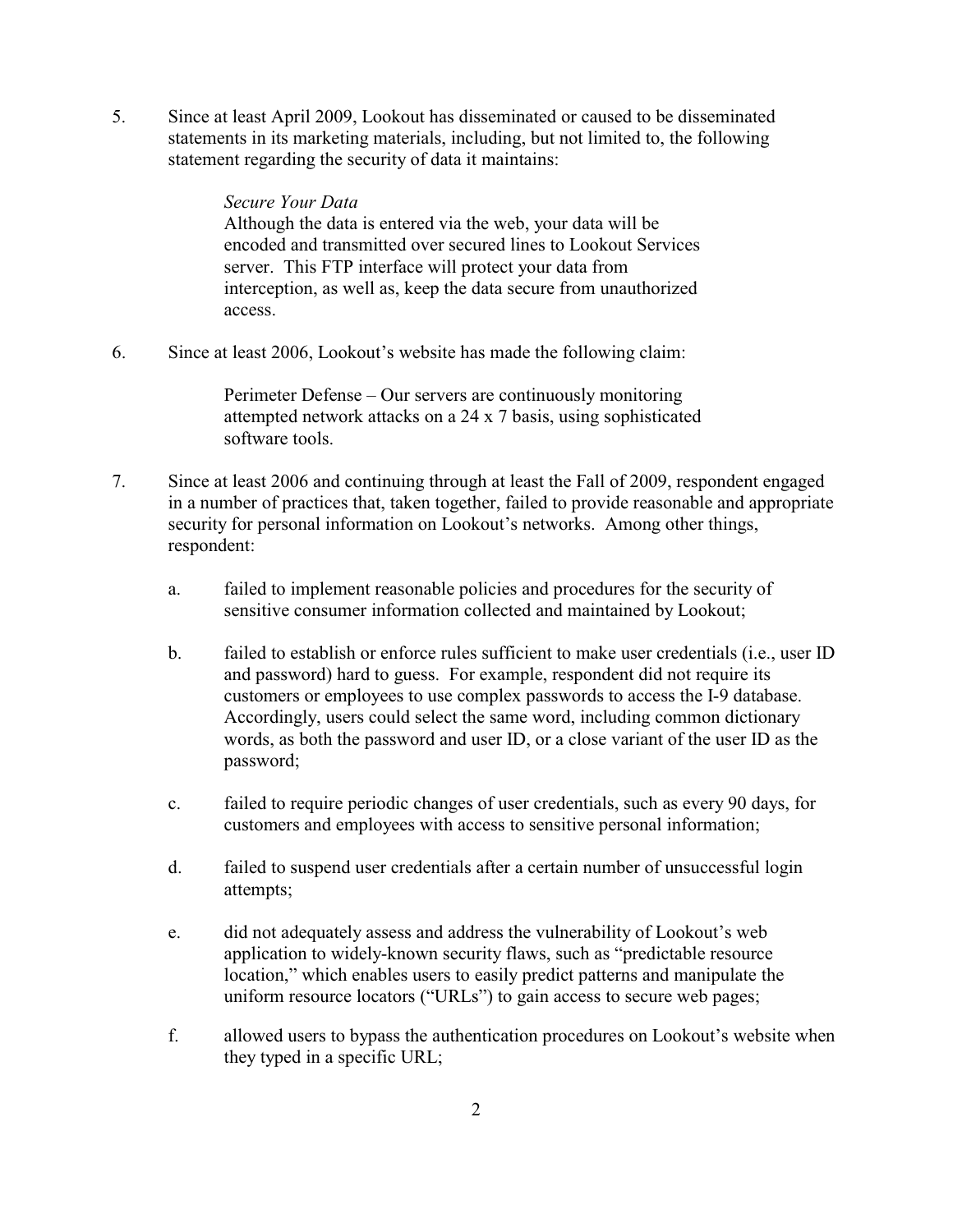- g. failed to employ sufficient measures to detect and prevent unauthorized access to computer networks, such as by employing an intrusion detection system and monitoring system logs; and
- h. created an unnecessary risk to personal information by storing passwords used to access the I-9 database in clear text.
- 8. In October 2009, and again in December 2009, Lookout's weak authentication practices and web application vulnerabilities enabled an employee of a Lookout customer to gain access to the personal information of over 37,000 consumers.
- 9. Specifically, in October 2009, the employee obtained a URL for a secure web page during a webinar for the I-9 Solution. She later typed that URL into her browser and gained access to a portion of the I-9 database. By typing the precise URL into the browser, she bypassed the Lookout login page, and was never prompted to provide a valid user credential. The employee then made minimal and easy-to-guess changes to the URL and gained access to the entire I-9 database.
- 10. In December 2009, the employee visited Lookout's public-facing login web page for the I-9 Solution where she guessed and entered several different user IDs and passwords, including the user ID "test" and the password "test." Because this was a valid user credential for one of Lookout's customers, entering "test" and "test" gave her access to the personal information of the more than 11,000 consumers employed by that customer. Then, by making minimal and easy-to-guess changes to the URL, the employee again gained access to the entire I-9 database, which included the personal information of more than 37,000 consumers.
- 11. Because Lookout did not employ an intrusion detection system until October 2009, or adequately monitor system logs until December 2009, it is unknown if other unauthorized persons accessed the personal information in the I-9 database before that time.
- 12. Following the October and December 2009 breaches, Lookout took steps to prevent additional unauthorized access to the I-9 database, including disabling the "test" account and instituting certain code patches to its application. In January 2010, Lookout mailed breach notification letters to customers whose accounts the employee may have viewed.

## **VIOLATIONS OF THE FTC ACT**

13. Through the means described in Paragraphs 5 and 6, respondent represented, expressly or by implication, that it implemented reasonable and appropriate measures to protect personal information against unauthorized access.